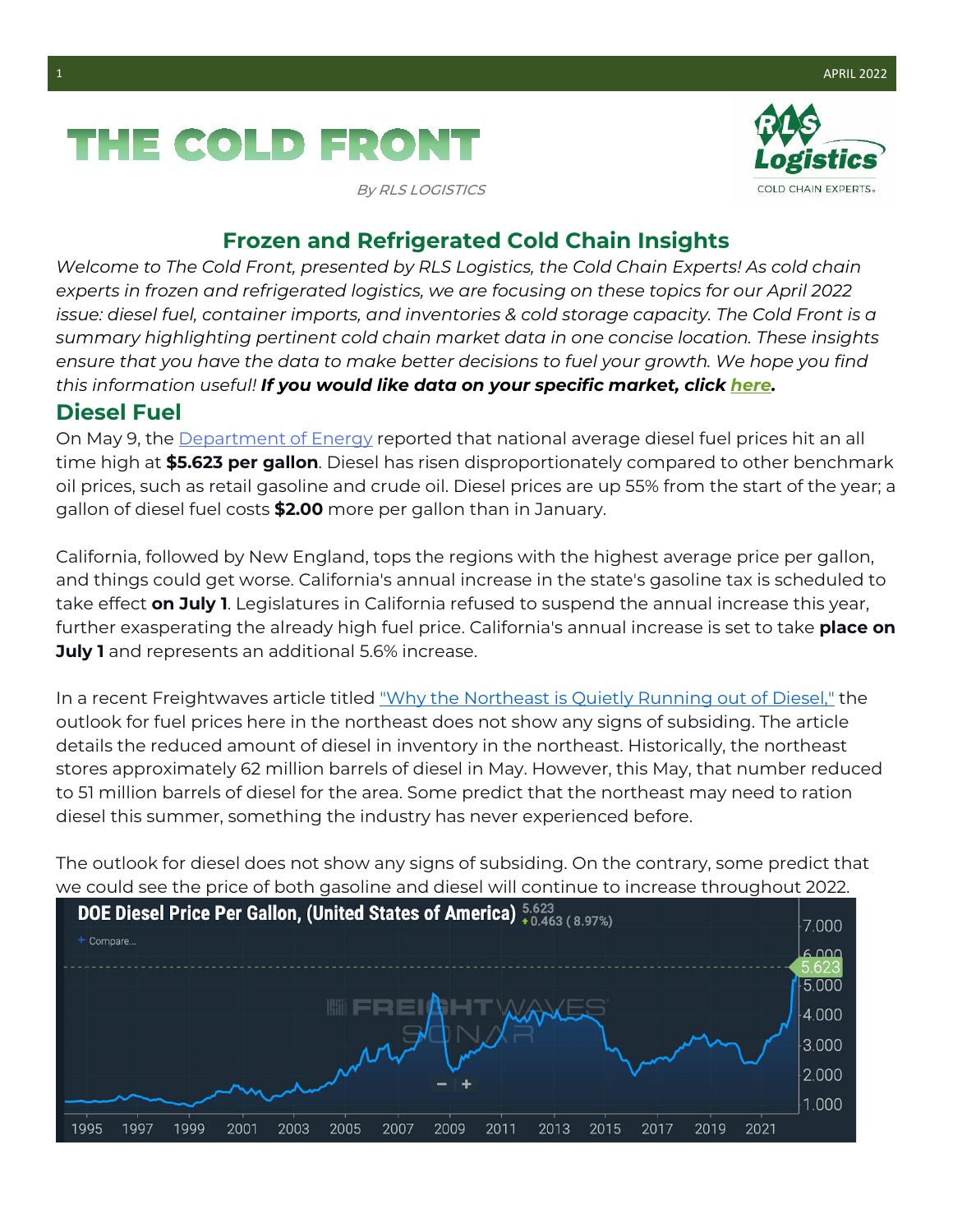#### **Container Imports**

Global shipping volume remained strong in April despite shutdowns in China, the Russia-Ukraine conflict, and record high inflation. Although container import volumes were down 4% compared to March, April set another monthly record compared to 2021. April 2022 volumes were up 28% from pre-pandemic April 2019. With the recent announcement to end China's Shanghai Covid lockdowns **by June 1st**, we anticipate container import volumes to remain strong, even given inflationary pressure.

Import volumes continue to shift from west coast ports to east coast ports. East coast ports increased volumes.





Import volumes continue to shift from west coast ports to east coast ports due to the [ongoing](https://rlslogistics.com/cold-chain-solutions-newsletter-july2021/)  [backlog at the Southern California ports.](https://rlslogistics.com/cold-chain-solutions-newsletter-july2021/) East Coast ports handled 45% of all imported volumes from April. Additionally, inbound containers shift from the top larger ports to alternative ports.

The chart below shows the volume shift by port. Again, supply chain predictability is trumping total transit times and costs, as seen in the movement of goods to the less congested port of calls.



Top 10 Ports Volume Shift May 21 - Nov. 21 versus Oct. 21 - Apr. 22

## **Inventories & Cold Storage Capacity**